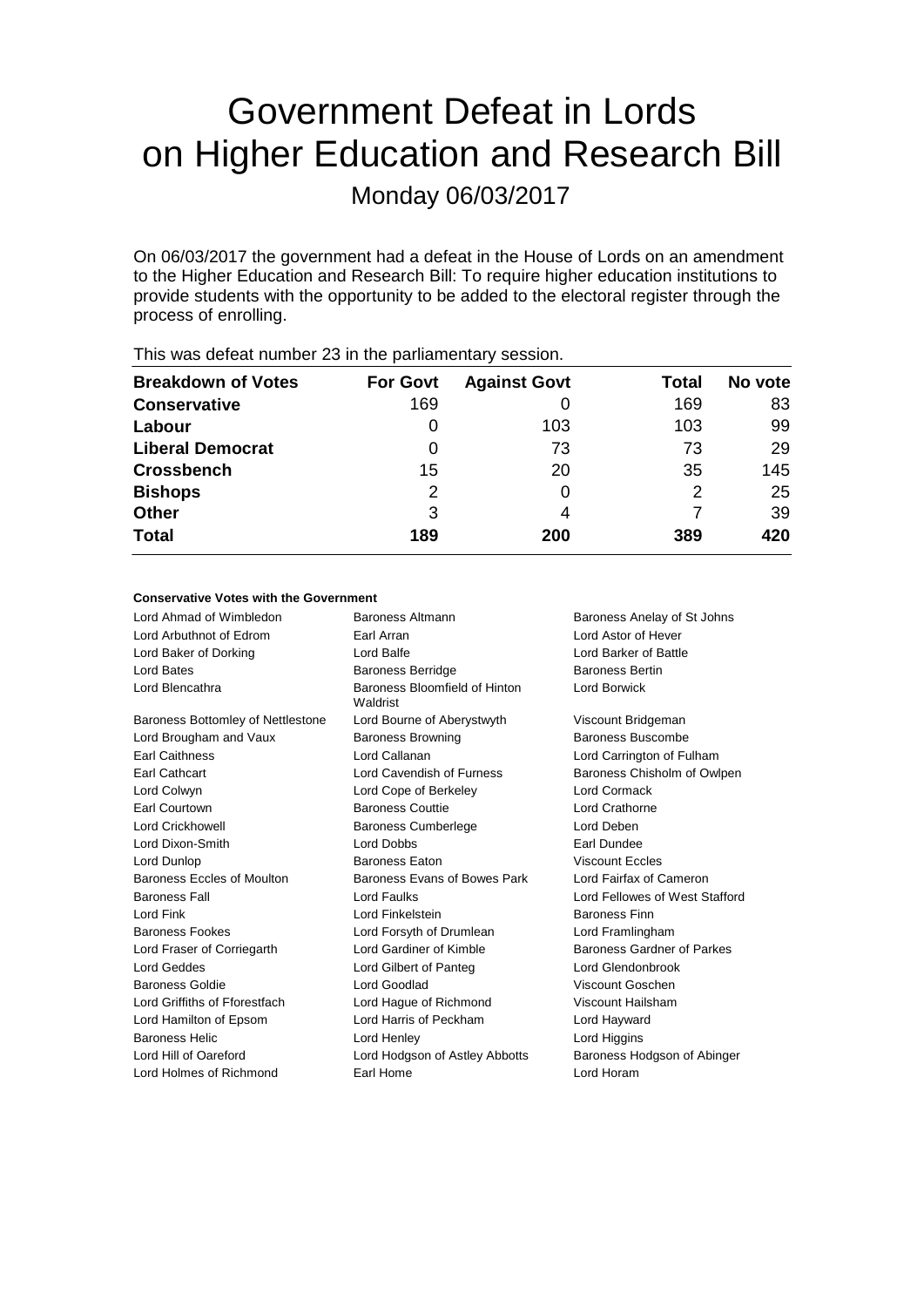Lord Inglewood Lord James of Blackheath Baroness Jenkin of Kennington Lord Keen of Elie **Lord Kirkham** Lord Kirkham Lord Kirkhope of Harrogate Lord Lamont of Lerwick Lord Lang of Monkton Lord Lansley Lord Leigh of Hurley Earl Lindsay Lord Lingfield Earl Liverpool Marquess of Lothian Lord Lucas Lord Lupton Lord MacGregor of Pulham Market Lord Mackay of Clashfern Lord Magan of Castletown **Lord Mancroft Baroness Manzoor** Baroness Manzoor Lord Marlesford Lord Maude of Horsham Lord McColl of Dulwich Lord McInnes of Kilwinning **Baroness Mobarik Baroness Morris of Bolton** Lord Moynihan Lord Naseby Lord Nash Baroness Neville-Jones **Baroness Neville-Rolfe** Baroness Newlove Baroness Nicholson of Winterbourne Lord Northbrook Lord Norton of Louth Lord O'Shaughnessy **Baroness O'Cathain** Baroness Pidding Lord Polak Lord Popat Lord Porter of Spalding Lord Price **Lord Prior of Brampton** Baroness Redfern Viscount Ridley Lord Risby Lord Robathan Baroness Rock Lord Saatchi Lord Sanderson of Bowden Baroness Scott of Bybrook Baroness Seccombe Earl Selborne Lord Selkirk of Douglas **Lord Selsdon** Baroness Shackleton of Belgravia Baroness Sharples Lord Sheikh Lord Sherbourne of Didsbury Baroness Shields **Lord Shinkwin** Earl Shrewsbury Lord Skelmersdale Lord Smith of Hindhead Lord Spicer Baroness Stedman-Scott Lord Strathclyde Baroness Sugg Lord Suri Lord Taylor of Holbeach Lord Trefgarne Viscount Trenchard Lord Trimble Lord True Lord Tugendhat Viscount Ullswater Baroness Verma Lord Wakeham Lord Waldegrave of North Hill Lord Wasserman Lord Wei Lord Whitby Baroness Wilcox Lord Willetts Baroness Williams of Trafford Lord Young of Cookham Viscount Younger of Leckie

Lord Howard of Rising **Earl Howe** Earl Howe Lord Hunt of Wirral

#### **Conservative Votes against the Government**

#### **Labour Votes with the Government**

### **Labour Votes against the Government**

Lord Beecham **Baroness Blackstone** Baroness Blood Lord Blunkett **Lord Bradley** Cord Bradley **Lord Bragg** Lord Brooke of Alverthorpe Lord Campbell-Savours Lord Carter of Coles Lord Cashman Baroness Chakrabarti Viscount Chandos Lord Clark of Windermere Baroness Cohen of Pimlico Lord Collins of Highbury Baroness Corston Baroness Crawley Lord Cunningham of Felling Lord Davies of Oldham Lord Desai Baroness Donaghy Baroness Drake Lord Dubs Lord Elder Lord Falconer of Thoroton Baroness Farrington of Ribbleton Lord Faulkner of Worcester Lord Foster of Bishop Auckland Baroness Gale Baroness Golding Baroness Goudie Lord Griffiths of Burry Port Lord Grocott Lord Hain Viscount Hanworth Lord Harris of Haringey Lord Harrison **Lord Haworth Baroness Hayter of Kentish Town** Baroness Healy of Primrose Hill Baroness Hollis of Heigham Lord Howarth of Newport Baroness Howells of St Davids Lord Hoyle Lord How Lord Hughes of Woodside Baroness Jay of Paddington Lord Jones **Baroness Jones of Whitchurch** Baroness Jones of Whitchurch Lord Jordan Baroness Jowell Lord Judd Lord Kennedy of Southwark Lord Kirkhill Lord Layard

Baroness Armstrong of Hill Top Lord Bassam of Brighton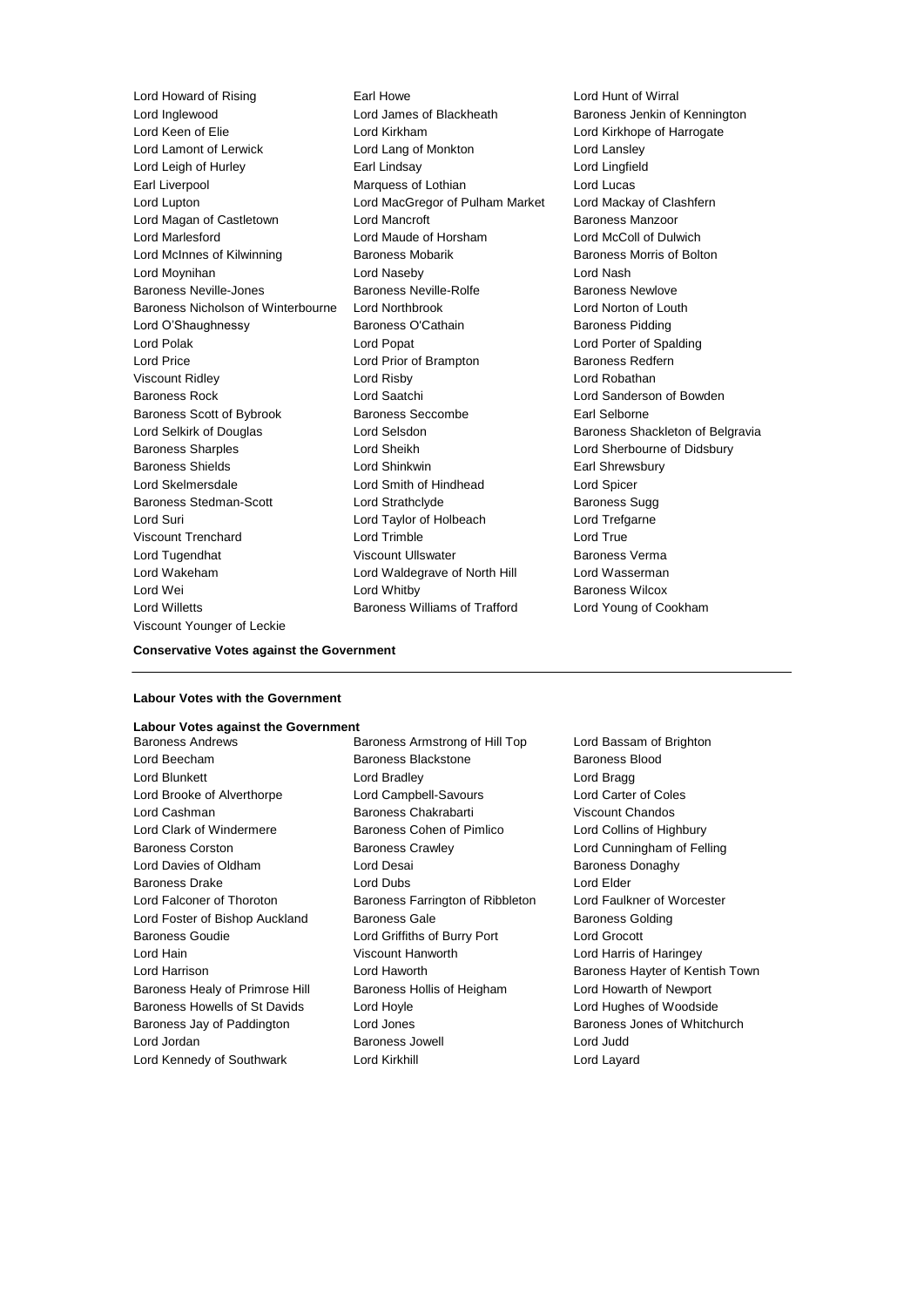Lord Lea of Crondall Baroness Liddell of Coatdyke Lord Lipsey Baroness Lister of Burtersett Baroness Massey of Darwen Lord Maxton Lord McAvoy Baroness McDonagh Baroness McIntosh of Hudnall Lord McKenzie of Luton Lord Mendelsohn Lord Monks Lord Morgan Lord Morris of Handsworth Lord Murphy of Torfaen Baroness Nye **Lord O'Neill of Clackmannan** Baroness Pitkeathley Lord Prescott **Lord Puttnam** Baroness Quin Baroness Ramsay of Cartvale Baroness Rebuck Lord Rosser Baroness Royall of Blaisdon Baroness Sherlock Viscount Simon Baroness Smith of Gilmorehill Baroness Smith of Basildon Lord Snape Lord Stevenson of Balmacara Lord Stone of Blackheath Baroness Taylor of Bolton Baroness Thornton Lord Tomlinson Lord Touhig Lord Triesman **Lord Lord Tunnicliffe** Lord Lord Watson of Invergowrie Lord Watts Lord West of Spithead Baroness Wheeler Baroness Whitaker **Lord Whitty Lord Whitty Lord Woolmer of Leeds** Lord Young of Norwood Green

#### **Liberal Democrat Votes with the Government**

#### **Liberal Democrat Votes against the Government**

Baroness Bowles of Berkhamsted Lord Bradshaw Lord Bruce of Bennachie Lord Burnett **Baroness Burt of Solihull** Lord Campbell of Pittenweem Lord Chidgey **Lord Cotter Lord Cotter** Lord Cotter **Lord Chidgey** Baroness Falkner of Margravine Lord Fearn Lord Foster of Bath Baroness Garden of Frognal Lord German **Earl Glasgow** Earl Glasgow Lord Goddard of Stockport Baroness Grender Baroness Hamwee Baroness Harris of Richmond Baroness Humphreys Lord Hussain Baroness Hussein-Ece **Baroness Janke** Baroness Janke Baroness Jolly Lord Kirkwood of Kirkhope **Baroness Kramer** Baroness Kramer Lord Lee of Trafford Baroness Ludford **Baroness Maddock Baroness Maddock** Lord Marks of Henley-on-Thames Lord McNally Baroness Miller of Chilthorne Domer Lord Newby Baroness Northover Lord Oates Lord Palmer of Childs Hill Baroness Parminter Baroness Pinnock Lord Purvis of Tweed Baroness Randerson Lord Razzall Lord Rennard Lord Roberts of Llandudno **Baroness Scott of Needham Market Lord Scriven** Lord Sharkey **Baroness Sheehan** Lord Shipley **Lord Shipley** Lord Shutt of Greetland **Baroness Smith of Newnham** Lord Stephen Lord Stoneham of Droxford Lord Storey Lord Stunell Baroness Suttie Lord Taverne Lord Taylor of Goss Moor Lord Teverson Lord Thomas of Gresford Viscount Thurso Lord Tope **Baroness Tyler of Enfield** Lord Wallace of Saltaire Lord Wallace of Tankerness **Baroness Walmsley Communist Conduct And Willis of Knaresborough** Lord Wrigglesworth

Lord Ashdown of Norton-sub-Hamdon Baroness Bakewell of Hardington Mandeville

Baroness Barker

Lord Beith **Baroness Benjamin** Baroness Bandamess Bonham-Carter of Yarnbury

### **Crossbench Votes with the Government**<br>
Baroness Brown of Cambridge Lord Cameron of Dillington

Baroness Brown of Cambridge Lord Cameron of Dillington Lord Carey of Clifton Viscount Craigavon **Baroness Finlay of Llandaff** Lord Greenway Earl Hay of Kinnoull **Lord Hope of Craighead** Lord Kakkar Lord Patel Lord Turnbull Viscount Waverley

Lord Kilclooney Baroness O'Loan Baroness O'Neill of Bengarve